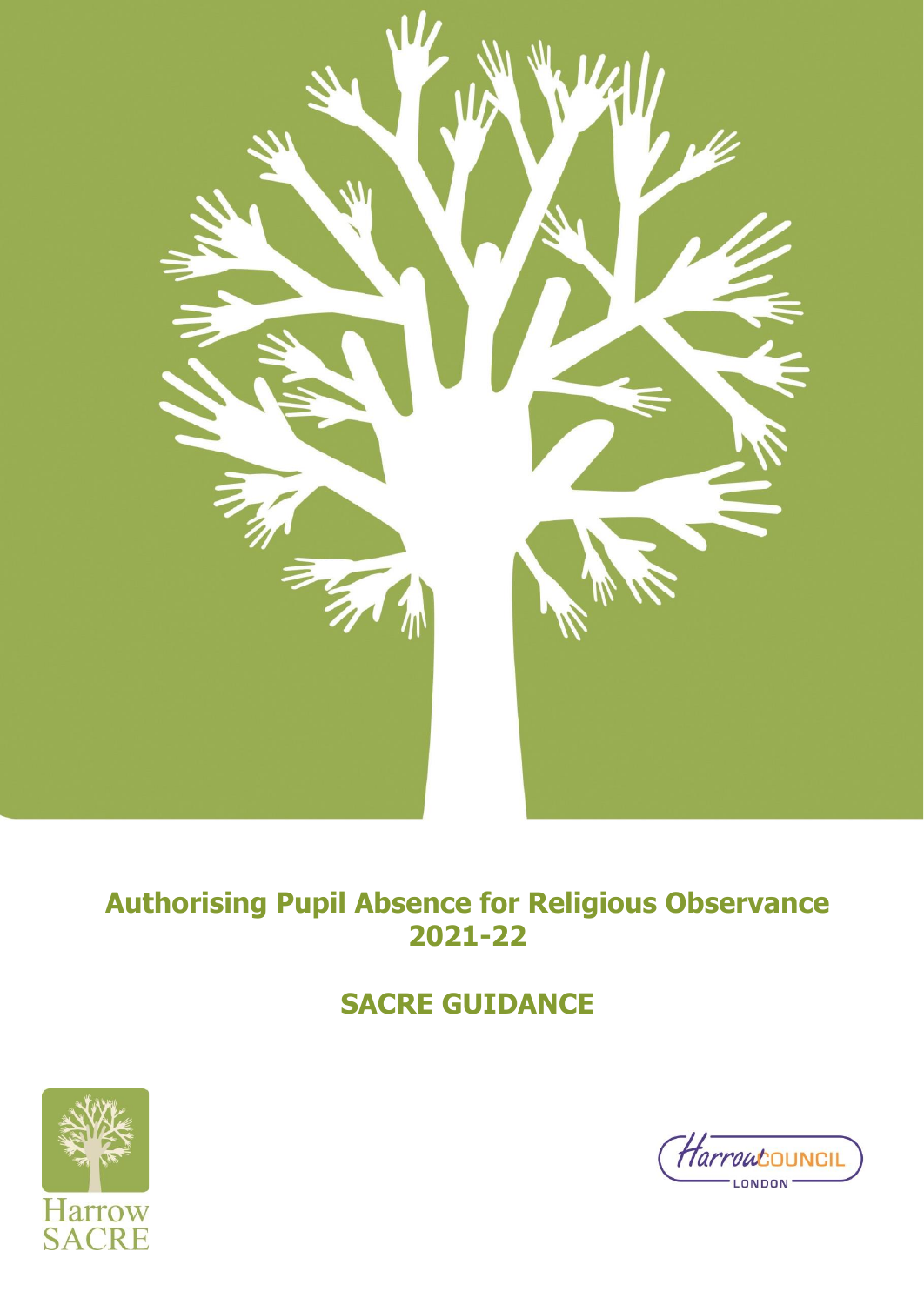## **Harrow Standing Advisory Council for Religious Education (SACRE)**

### **Authorising Pupil Absence for Religious Observance: Guidance for Headteachers and Governing Bodies**

This document has the status of advice and provides overarching guidelines which headteachers may use in identifying absences for religious observance for pupils that should be authorised. The advice offered by SACRE relates only to school pupils and not to staff employed in schools.

Parents<sup>1</sup> are responsible for making sure that their children of compulsory school age receive a suitable full-time education. Parents are entitled to withdraw their child from school for religious observance where the day is exclusively set aside by the religious body to which the parents of the child are a member<sup>2</sup>. Schools must regard such absences as authorised as regulations specifically authorise these absences<sup>3</sup>.

Not all religious days will be set aside for religious observance by the religious body and if a day has not exclusively set aside the day for religious observance, children will be expected to attend school on these days. If parents wish to take leave on such days, they will be expected to apply for leave under exceptional circumstances<sup>4</sup>. If a Headteacher grants a leave request, it will be for the headteacher to determine the length of time that the child can be away from school.

It is the Governing Body of each school that determines the school's attendance policy in light of legislation. On a day to day basis, the headteacher implements that policy and authorises leave for religious observance and considers any requests for leave in other exceptional circumstances.

## **The Context**

In the UK, the pattern of the school year takes account of most of the western Christian festivals and holy days. Important days of religious observance in the calendars of other religious traditions and denominations, however, often fall in term time and specifically on school days.

Those parents, who are nurturing children and young people within a faith tradition, understandably want them to be able to engage in those key events which involve corporate worship and celebration, and which affirm their religious beliefs. Schools recognise that a family's religious beliefs and traditions are intrinsic to their sense of identity and contribute to their spiritual, moral, social and cultural development.

Whilst sympathetic to the need of families to remain in contact with relatives and their heritage overseas, headteachers will seldom authorise exceptional leave of absence for extended visits abroad because of the consequences for pupils' attendance and learning.

SACRE has publishes an annual list of religious days which includes day that are exclusively set aside by the religious body which should be authorised by schools.

<sup>&</sup>lt;sup>1</sup> The term "parents" includes carers and guardians

<sup>2</sup> Under regulation 6 Education (Pupil Registration) (England) Regulations 2006

<sup>3</sup> See FN1

<sup>4</sup> Under regulation 7 Education (Pupil Registration) (England) Regulations 2006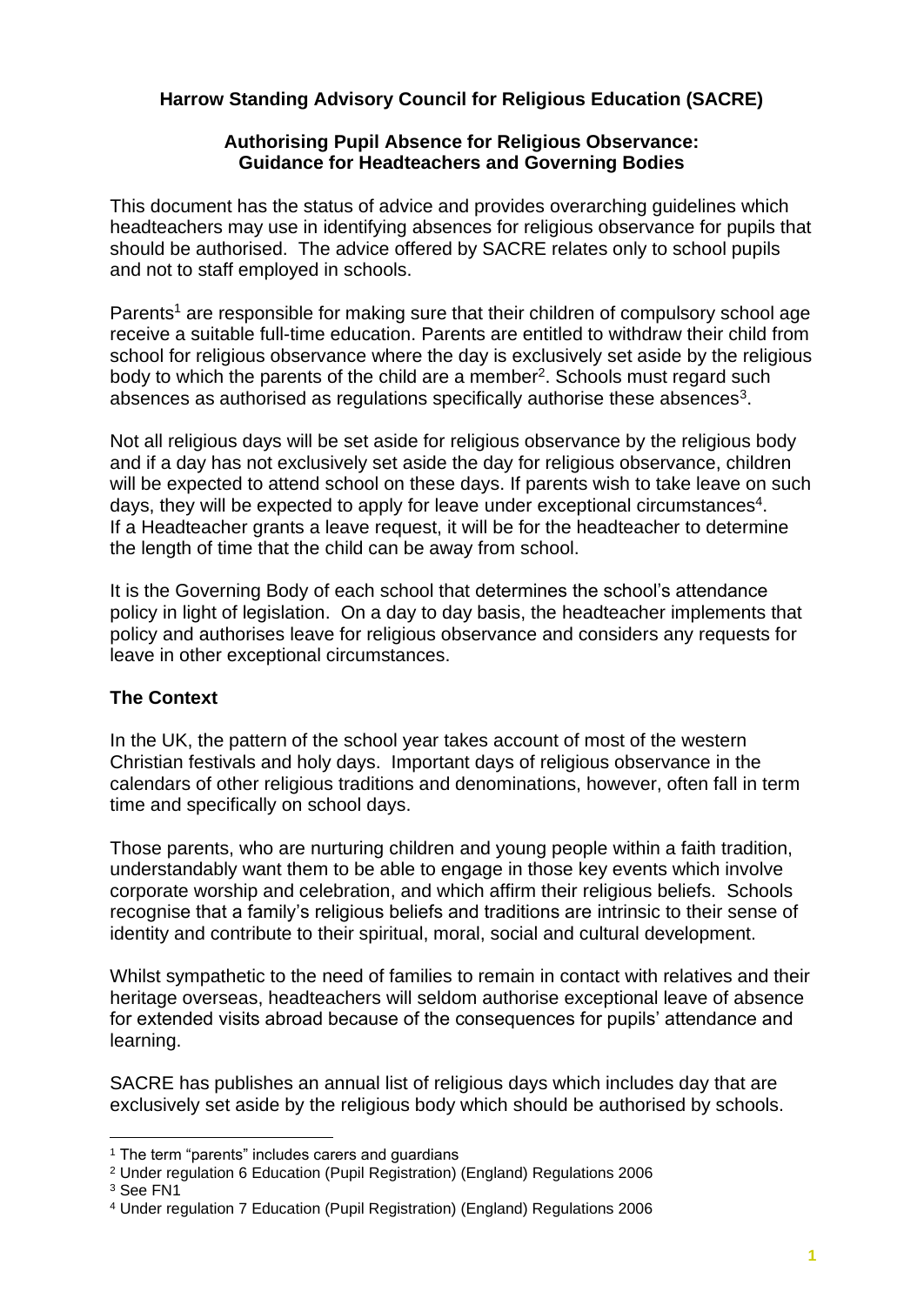Harrow SACRE is aware that headteachers value this guidance so that this local understanding does not diminish robust procedures aimed at improving attendance.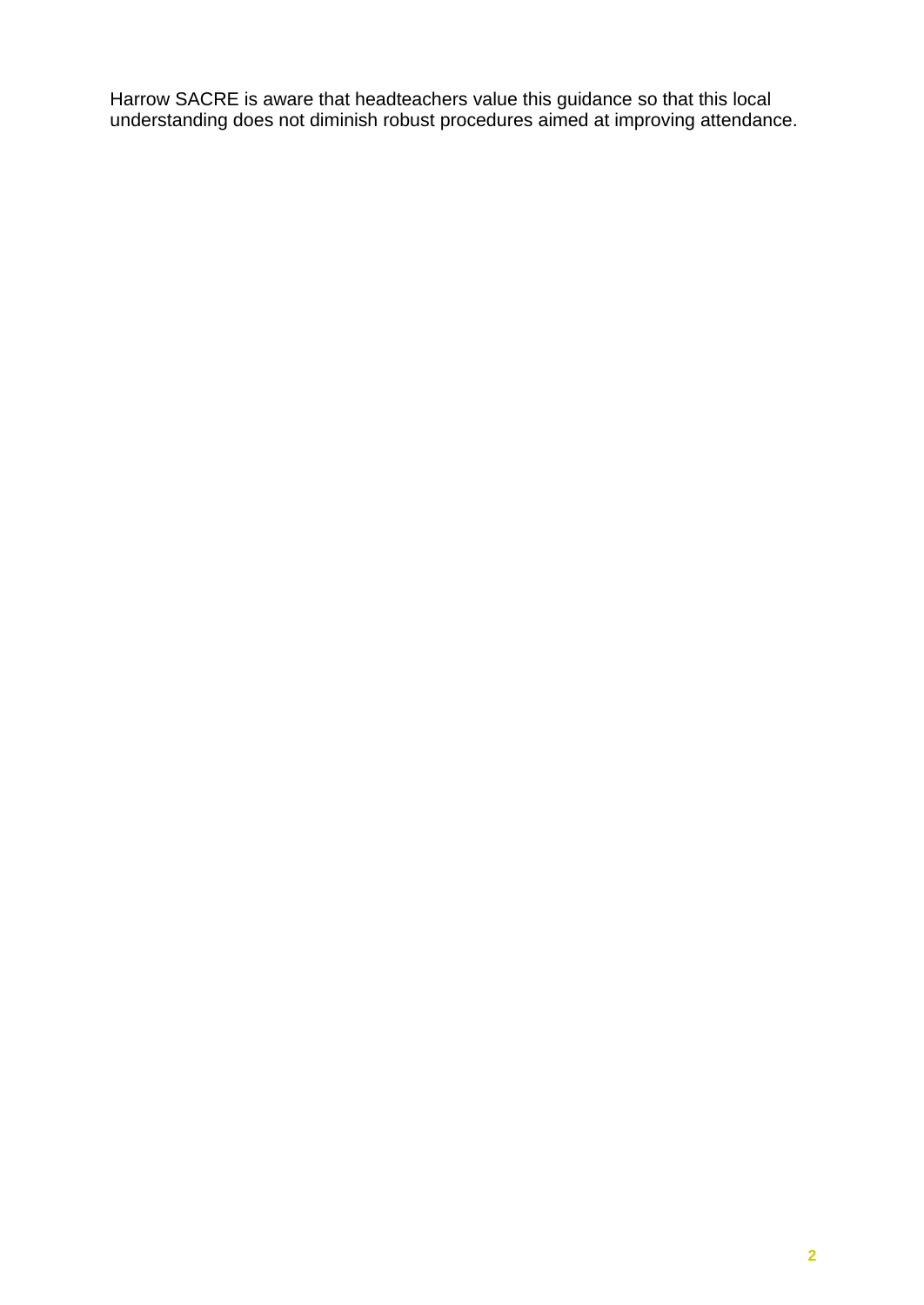## **The Education Act 1996**

In preparing this guidance, SACRE has taken full account of current legislation in relation to attendance:

*"The child shall not be taken to have failed to attend regularly at the school by reason of his absence from the school - (c) on any day exclusively set apart for religious observance by the religious body to which his parent belongs" Education Act 1996, Part VI, Chapter II, Paragraph 444*

The relevance of the "*day exclusively set apart for religious observance by the religious body to which his parent belongs*" relates to the statutory defence in the event of a prosecution. This confirms that such absences must be authorised by the school<sup>5</sup>

### **Local Advice on Authorising Absence for Pupils**

Absence from school for religious observance are allowed and should be marked as authorised where school are satisfied that the day has been set aside by the religious body and the parents of the child are members of that religious community. Schools can refer to this guidance or the relevant religious body where there is a query whether the day has been set aside by the religious body and may request parents to confirm in writing that they are members of that particular religious community.

Harrow SACRE advises that:-

- headteachers should authorise absence **only** for a date '*exclusively set apart by the religious body*',
- if a date has not been '*exclusively set apart'* on the SACRE list or by the relevant religious body, headteachers should consider whether to grant leave under exceptional circumstances $6$  and in doing so consider whether the religious observance can be accommodated outside of school hours;
- absence taken on a school day for a festival falling at a weekend, or in a school holiday, would not be authorised;
- additional days taken on either side of the day explicitly set aside for observance would not be authorised on the grounds of religious observance;

## **The Needs of Different Religious Groups**

Within some religious traditions, observance varies between different denominations and communities. Ashura, for example, is a relatively minor festival for Sunni Muslims but a holy day of major significance for the Shia community.

<sup>5</sup> Under regulation 6 Education (Pupil Registration) (England) Regulations 2006

<sup>6</sup> Under regulation 7 Education (Pupil Registration) (England) Regulations 2006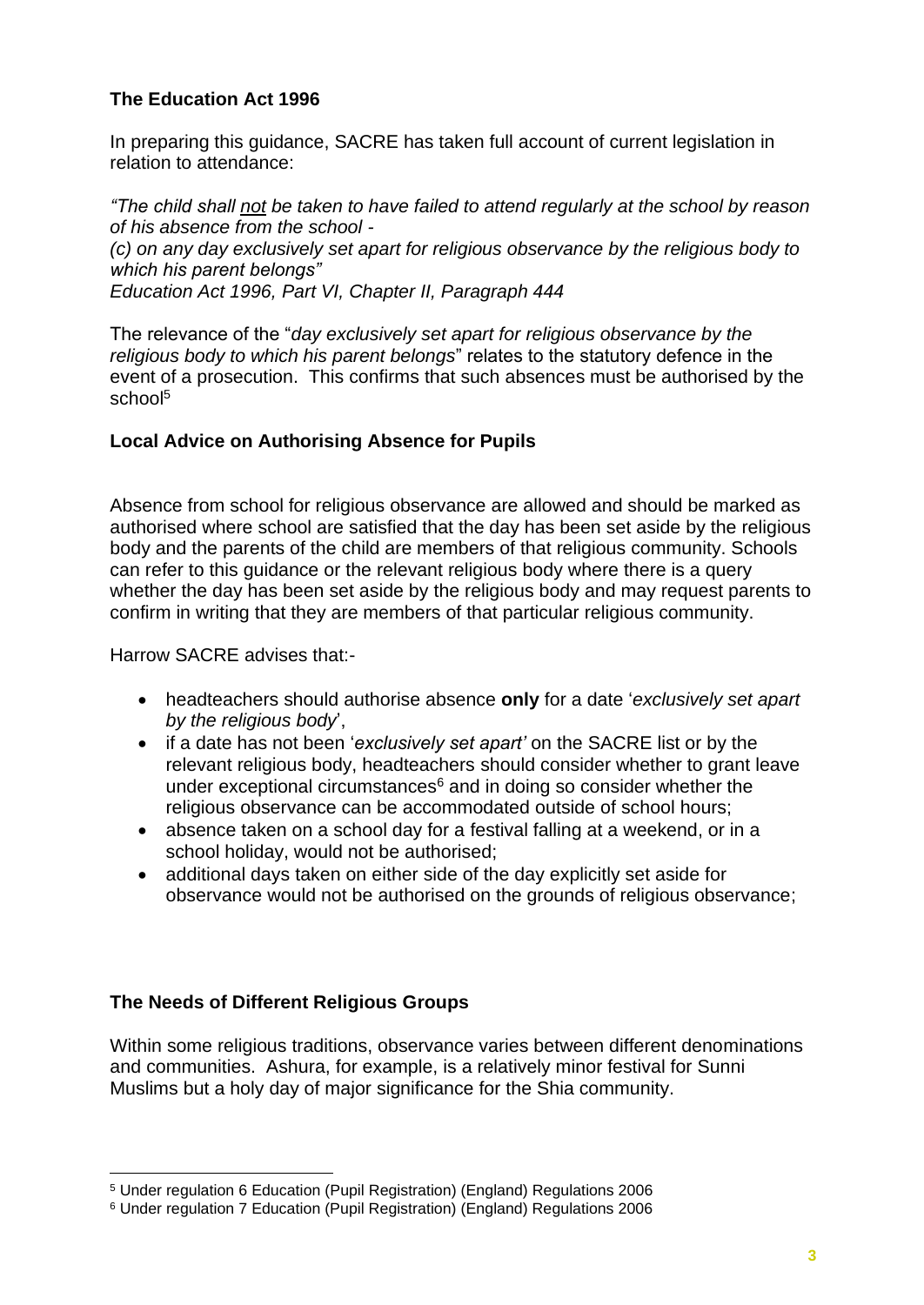Whilst headteachers and teachers must ensure that requests are genuine and reasonable, they are recommended not to doubt a request on grounds that other families of the same faith have not requested absence on the same day or at the same time.

It may be the case that:

- the level of observance differs amongst families within the same faith tradition;
- a particular denominational or cultural grouping observes different holy days to other groups within the same faith;
- some pupils, though growing up within a faith community, may prefer to attend school on festival days.

### **What can Schools do to meet the Needs of Families from Religious Traditions Whilst Promoting High Attendance Rates?**

Harrow schools are aware of the religious communities represented within their school and are advised to take reasonable steps to ensure, whenever possible, that events in the school diary – such as parents evenings and school performances - do not clash with days of significant religious importance to pupils and their families.<sup>7</sup>

As part of their written communications with families, some schools send a termly or annual proforma asking for advance information of requests for absence for religious observance. However, some communities may not be able to identify dates for religious observance that far in advance. Parents should be asked to give the school as much notice of a proposed absence as is reasonably possible and be willing to discuss with the school how pupils will catch up with work missed.

For religiously observant children and young people there are expectations of religious prayer and observance throughout the year. Schools can usually make provision for pupils to fulfil these observances without the need for absence during the school day. For example, through consultation with the Muslim communities represented within the school, a prayer room and nearby facilities for washing can enable young Muslims to perform salah on the school site (see SACRE Guidance on offering a place for prayer and reflection).

### **SACRE Guidance: Dates 'set apart' for Religious Observance September 2019 – December 2020**

SACRE has sought to publish an annual list of dates for religious observance. In line with robust government guidance to school leaders on school attendance, representatives of local faith communities have identified those dates which they regard as *"exclusively set apart for religious observance by the religious body to which the parent belongs."* These dates are recommended to headteachers as those on which they may wish to authorise absence from school.

<sup>7</sup> Indirect discrimination may occur if provision is applied generally but has the effect of disadvantaging those with a particular 'characteristic.' (Equality Act 2010 – DfE Advice for School leaders Sept 2012)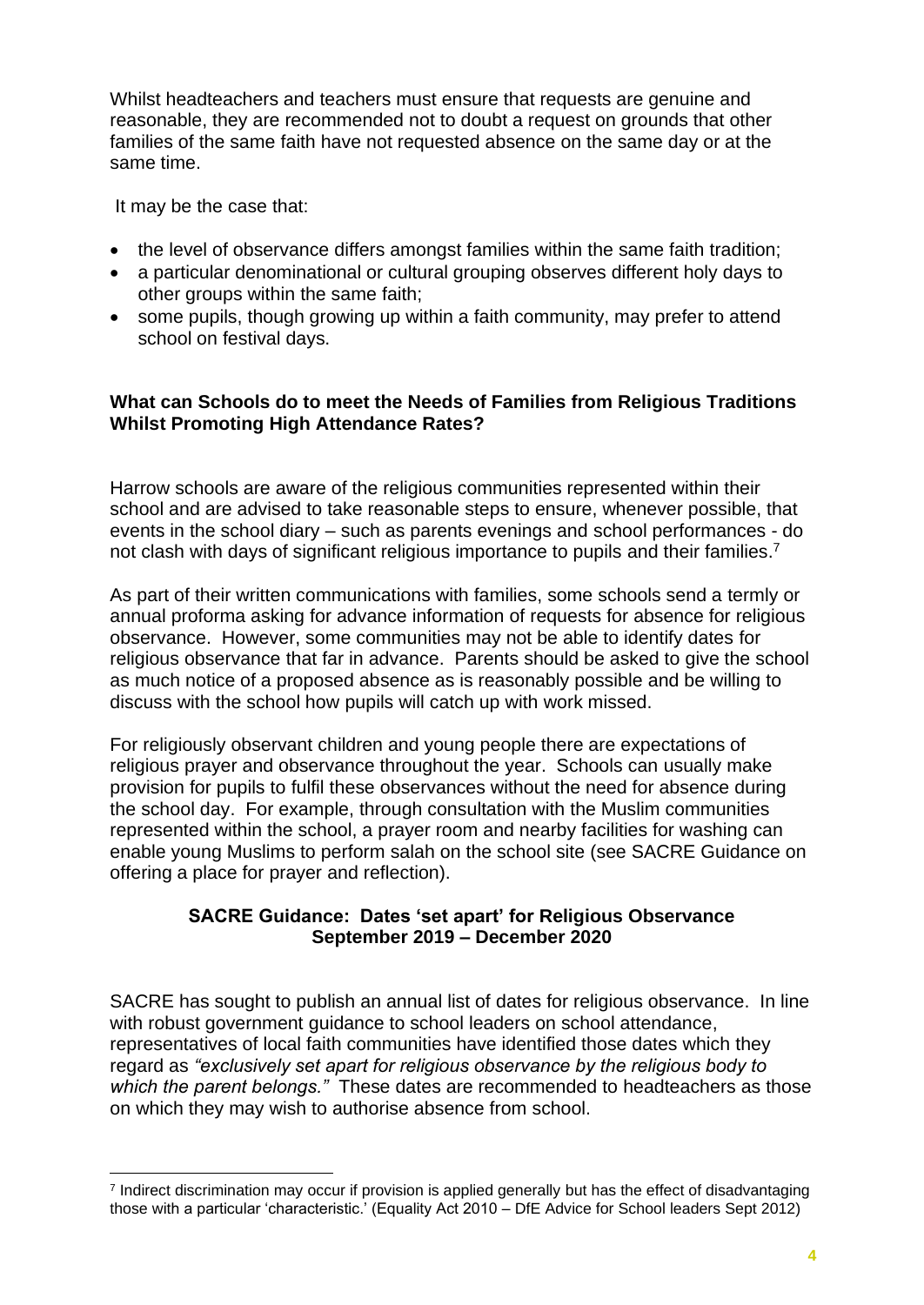|               | <b>Autumn Term</b><br>2021                                                                                                                                                                                                                                                                                                                                                                                                                                                                                                                                                                                                                                                                                                 | <b>Spring Term</b><br>2022                            | <b>Summer Term</b><br>2022                                                                                                                                        | <b>Autumn Term</b><br>2022                                                                                                                                              |  |
|---------------|----------------------------------------------------------------------------------------------------------------------------------------------------------------------------------------------------------------------------------------------------------------------------------------------------------------------------------------------------------------------------------------------------------------------------------------------------------------------------------------------------------------------------------------------------------------------------------------------------------------------------------------------------------------------------------------------------------------------------|-------------------------------------------------------|-------------------------------------------------------------------------------------------------------------------------------------------------------------------|-------------------------------------------------------------------------------------------------------------------------------------------------------------------------|--|
| <b>Baha'i</b> | Birthday of the<br>Twin<br>Manifestations:<br>Wednesday 6<br>Birthday of the<br><b>Báb</b> and Thursday<br>7 October 2021<br><b>Birthday of</b><br>Bahá'u'lláh                                                                                                                                                                                                                                                                                                                                                                                                                                                                                                                                                             | Naw-Ruz (New<br>Year): Monday 21<br><b>March 2022</b> | Ridvan: Thursday<br>21 April 2022<br>Martyrdom of the<br>Báb:<br>Sunday 10 July<br>2022<br>(commemoration of<br>this Holy Day should<br>be celebrated at<br>13:00 | Birthday of the<br>Twin<br>Manifestations:<br>Wednesday 26<br><b>Birthday of the</b><br><b>Báb</b> and Thursday<br>27 October 2022<br><b>Birthday of</b><br>Bahá'u'lláh |  |
|               | Naw-Ruz 2015 marked the adoption of a new solar calendar which will be used by<br>all Baha'is. Since 21 March 2015 the calendar is no longer linked to the Gregorian<br>calendar and the New Year will start on the day of the vernal equinox at Tehran<br>time. The Birthday of the Twin Manifestations is such an important commemoration<br>for Baha'is that it is likely that the parents of Baha'i children will ask for them to be<br>excused from school. Each year may have different date from the previous year as<br>it is a solar calendar. There are other Baha'i Holy Days that have not been included<br>in this list.<br>In the Baha'i tradition it is recommended that, where possible, work is suspended |                                                       |                                                                                                                                                                   |                                                                                                                                                                         |  |
|               | on these days.<br>There are a few Baha'l Holy Days that should be celebrated at an specific time,<br>The martyrdom of the Báb is one of them. This celebration takes place at 1.00pm<br>on the Sunday 10 July 2022; as this is a Sunday, children will not require time off<br>school on this occasion.                                                                                                                                                                                                                                                                                                                                                                                                                    |                                                       |                                                                                                                                                                   |                                                                                                                                                                         |  |
|               | celebrates them in the evening.                                                                                                                                                                                                                                                                                                                                                                                                                                                                                                                                                                                                                                                                                            | Naw-Ruz (New Year) falls on Monday 21 March in 2022.  | There are a few other Baha'i Holy Days that are not included since the community                                                                                  |                                                                                                                                                                         |  |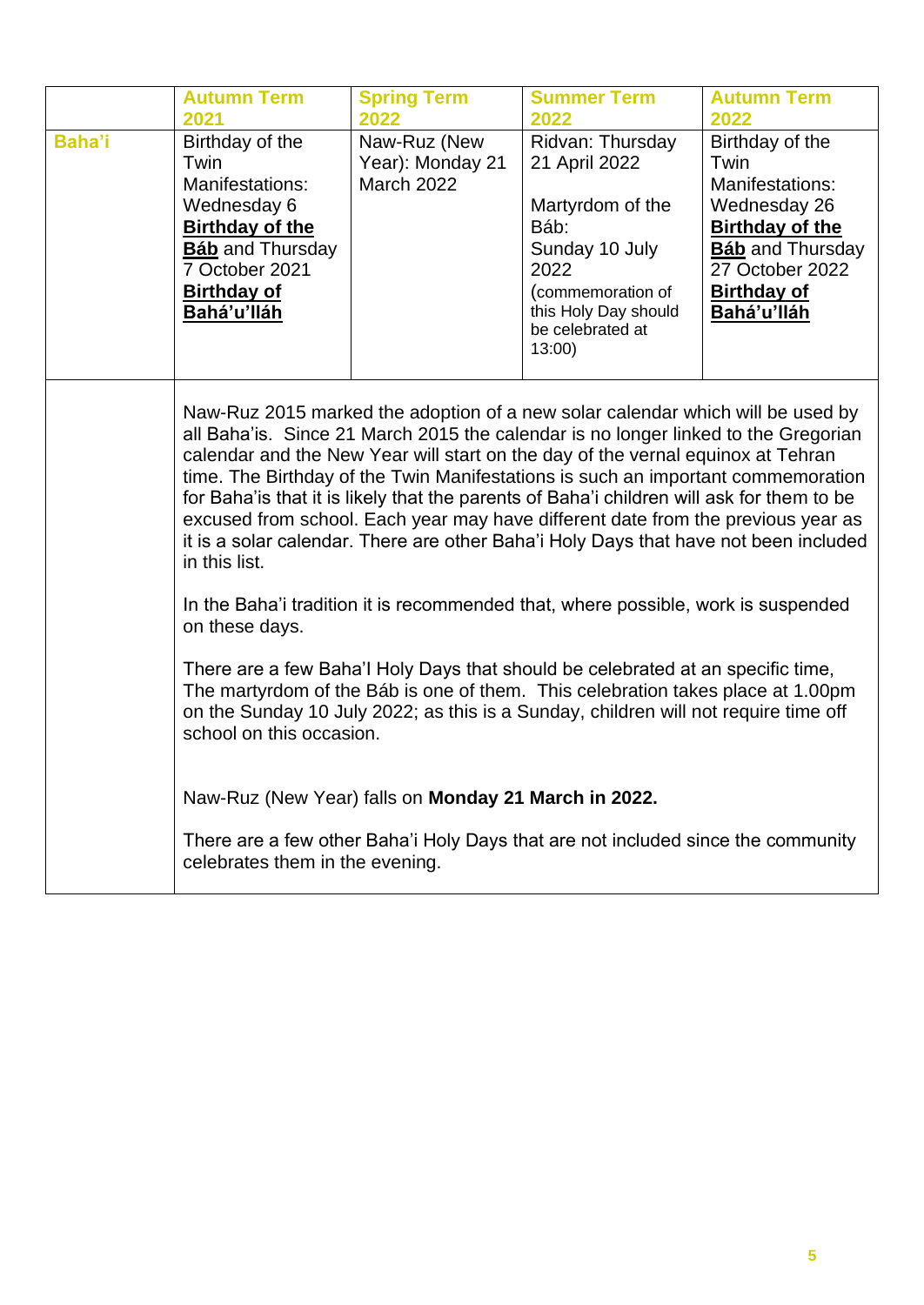| <b>Buddhism</b> | <b>Autumn Term</b><br>2021                                                                                                                                                                                                                                                                                                                                                                                     | <b>Spring Term</b><br>2022 | <b>Summer Term</b><br>2022<br>Vesakha Puja /<br><b>Buddha Day</b><br>Sunday 15 May<br>2022.                                                                                                                                        | <b>Autumn Term</b><br>2022 |  |
|-----------------|----------------------------------------------------------------------------------------------------------------------------------------------------------------------------------------------------------------------------------------------------------------------------------------------------------------------------------------------------------------------------------------------------------------|----------------------------|------------------------------------------------------------------------------------------------------------------------------------------------------------------------------------------------------------------------------------|----------------------------|--|
|                 | Such is the religious, cultural and ethnic diversity within Buddhism that different<br>Buddhist denominations – for example Theravada, Mayahana - follow different<br>religious calendars. The same festival may be celebrated on different dates<br>and different Buddhist communities will celebrate different festivals.<br>Within those traditions that follow a lunar calendar, New Year Festivals may be |                            |                                                                                                                                                                                                                                    |                            |  |
|                 | the nearest Sunday.                                                                                                                                                                                                                                                                                                                                                                                            |                            | religiously significant. These include Lhosar (New Year within the Tibetan and<br>Nepalese Buddhist communities) and Songkran for Thai Buddhists.<br>Many Buddhist communities celebrate their religious festivals collectively on |                            |  |

|                     | <b>Autumn Term</b><br>2021   | <b>Spring Term</b><br>2022                                                                                                                                                                                                                                                                                                                                                                                                                                                                                                                                                                                             | <b>Summer Term</b><br>2022                                                              | <b>Autumn Term</b><br>2022 |  |  |
|---------------------|------------------------------|------------------------------------------------------------------------------------------------------------------------------------------------------------------------------------------------------------------------------------------------------------------------------------------------------------------------------------------------------------------------------------------------------------------------------------------------------------------------------------------------------------------------------------------------------------------------------------------------------------------------|-----------------------------------------------------------------------------------------|----------------------------|--|--|
| <b>Christianity</b> |                              | Christmas Day in<br>the Russian<br>orthodox tradition<br>Friday 7 January                                                                                                                                                                                                                                                                                                                                                                                                                                                                                                                                              | Holy Friday in the<br>Eastern orthodox<br>church 22 April<br>Easter Sunday 24<br>April. |                            |  |  |
|                     | Good Friday: 15 April 2022   | The following Christian holidays in the Western tradition fall at weekends or<br>during the school holidays:<br>Christmas Day: Saturday 25 December 2021, Sunday 25 December 2022.                                                                                                                                                                                                                                                                                                                                                                                                                                     |                                                                                         |                            |  |  |
|                     | Easter Sunday: 17 April 2022 | In the Orthodox tradition Easter is calculated using the Julian calendar. The<br>beginning of the Lenten fast and the date of Easter will differ every year. In<br>2022 Orthodox Easter falls on 24 April. This falls in term time so parents may<br>ask to have Friday 22 April (Great Friday) off. Some parents prefer to take<br>their children to the liturgy held on Monday morning (Bright Monday) in<br>preference to the midnight liturgy held in the early hours of Easter Sunday<br>morning, so they may also ask for this day off school. Headteachers are<br>asked to treat such requests sympathetically. |                                                                                         |                            |  |  |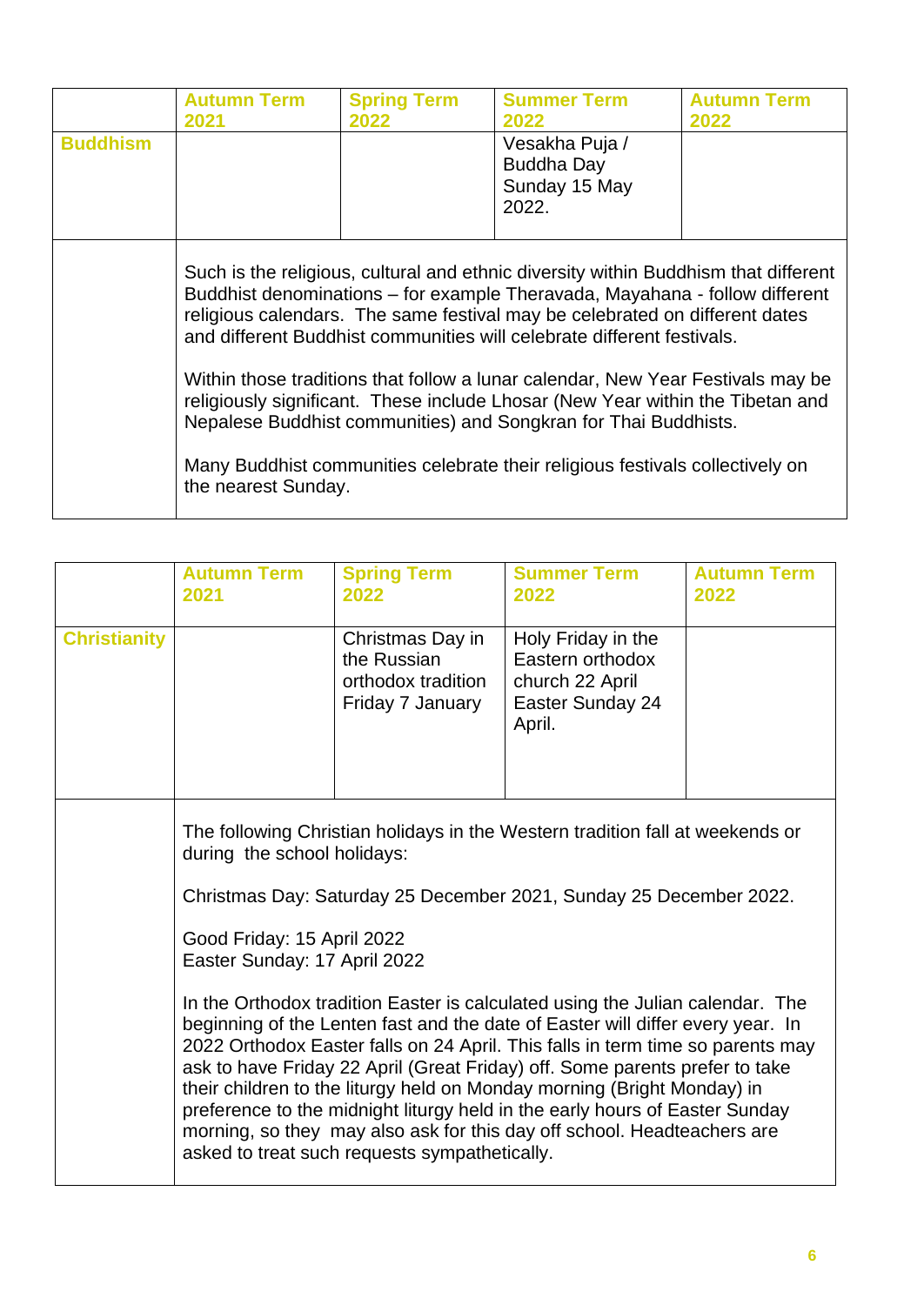| <b>Hinduism</b> | <b>Autumn Term</b><br>2021<br><b>Hindu New</b><br>Year:<br>Friday 5 | <b>Spring Term</b><br>2022<br><b>Tamil New</b><br>Year<br>Thursday 14                                                                                                                                                                                                                                                                                                                                                                                                                                                                                                                                                                                                                                                                                                                | <b>Summer</b><br><b>Term 2022</b> | <b>Autumn</b><br><b>Term 2022</b><br><b>Hindu New</b><br>Year<br>(Navarati): |
|-----------------|---------------------------------------------------------------------|--------------------------------------------------------------------------------------------------------------------------------------------------------------------------------------------------------------------------------------------------------------------------------------------------------------------------------------------------------------------------------------------------------------------------------------------------------------------------------------------------------------------------------------------------------------------------------------------------------------------------------------------------------------------------------------------------------------------------------------------------------------------------------------|-----------------------------------|------------------------------------------------------------------------------|
|                 | November<br>Divali:<br>Monday 1<br>November-                        | April 2022                                                                                                                                                                                                                                                                                                                                                                                                                                                                                                                                                                                                                                                                                                                                                                           |                                   | Monday 26<br>September -<br>Wednesday 5<br>October                           |
|                 | Saturday 6<br>November                                              |                                                                                                                                                                                                                                                                                                                                                                                                                                                                                                                                                                                                                                                                                                                                                                                      |                                   | Divali:<br>Friday 21<br>October-<br>Wednesday<br>26 October                  |
|                 | respective temples.<br>school on each of those days.                | Such is the diversity within Hinduism that almost any working<br>day might be a festival. However, few Hindu festivals require a<br>day off school. In most temples, observances take place in the<br>evenings in recognition of the need to attend work and school.<br>Hindu communities in the UK also tend to celebrate most<br>festivals collectively on the nearest Sunday, either before or<br>after major festivals, for the same reason. Hindu New Year is<br>an exception; on this day most Hindu families make it a point to<br>offer their prayers with all members of the family at their<br>Most observances during the 5 days of Diwali take place in the<br>evening and it is not necessary for pupils to be absent from<br>Divali can be celebrated in the evenings. |                                   |                                                                              |

|              | <b>Autumn Term</b><br>2021       | <b>Spring Term</b><br>2022 | <b>Summer Term</b><br>2022                      | <b>Autumn Term</b><br>2022    |
|--------------|----------------------------------|----------------------------|-------------------------------------------------|-------------------------------|
| <b>Islam</b> | Ashara*<br>Thursday 19<br>August |                            | Ramadan: Saturday<br>2 April – Sunday 1<br>May. | Ashara*<br>Monday 8<br>August |
|              |                                  |                            | Eid-ul-Fitr: Monday<br>2 May                    |                               |
|              |                                  |                            | Hajj: Thursday $7 -$<br>Tuesday 12 July.        |                               |
|              |                                  |                            | Eid-ul-Adha:<br>Sunday 10 July                  |                               |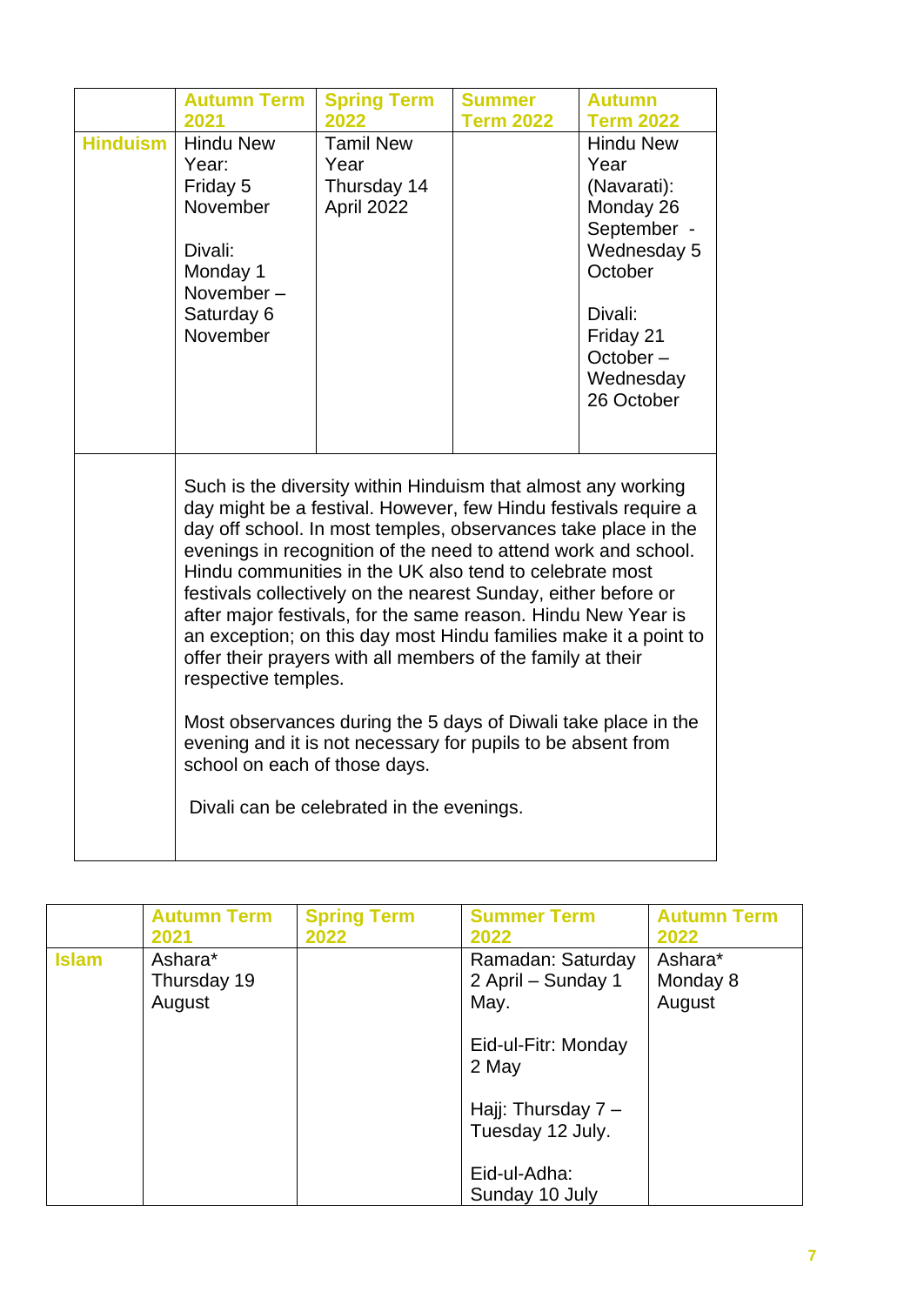There is no religious obligation requiring pupils to be absent from school during Ramadan. However, Muslim pupils, parents and staff will welcome the provision of a space for prayer and thoughtful arrangements at lunchtime.

The dates for Hajj, Eid-ul-Adha and Ashara are taken from an Islamic calendar and are tentative. Please also note that these dates are subject to moon sighting; therefore dates might be a day early or a day later.

In 2021 and 2022, Hajj and Eid-ul-Adha fall at the end of the summer term:

2021 Hajj: Sunday 18 - Thursday 22 July. Eid-ul-Adha\*\* Tuesday 20 July.

In 2022 Hajj: Thursday 7 – Tuesday 12 July Eid-ul-Adha: Sunday 10 July

\* Shia Muslims might request absence on Ashara. They may also request time during lunch breaks to attend specific activities related to Ashara during other days.

\* In addition to Ashara, Dawoodi Bohra Muslims may request absence during the 8 days of Muharram, which are the days immediately leading up to Ashara.

In 2021 and 2022 Ashara falls in the summer holidays on Thursday 19 August (2021) and Monday 8 August (2022).

\*\* A range of methods is used to determine when Eid begins. Muslim families will follow their masjid or community leaders. Therefore parents from different Muslim communities may request absence for Eid on two different dates and some may not be able to calculate the date in advance because they must sight the moon.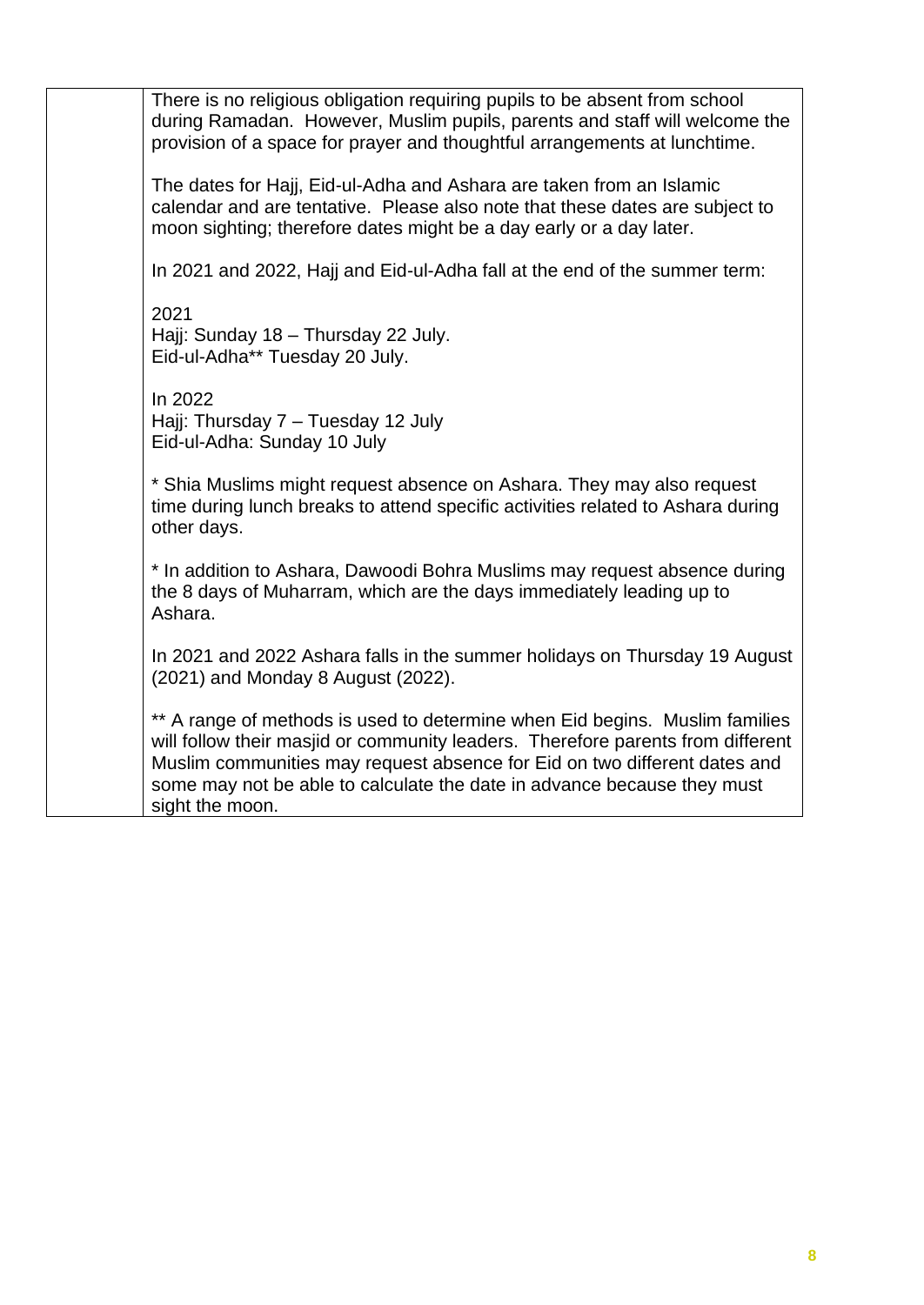|                | <b>Autumn Term</b><br>2021                                                                                                                                                                                                                                                                                                                                                                                                                                                                                                                                                                                                                                                                                                                                                                              | <b>Spring Term</b><br>2022                      | <b>Summer</b><br><b>Term 2022</b> | <b>Autumn Term</b><br>2022                                                                                                                                                                                                                                                                                                                                                                                                |
|----------------|---------------------------------------------------------------------------------------------------------------------------------------------------------------------------------------------------------------------------------------------------------------------------------------------------------------------------------------------------------------------------------------------------------------------------------------------------------------------------------------------------------------------------------------------------------------------------------------------------------------------------------------------------------------------------------------------------------------------------------------------------------------------------------------------------------|-------------------------------------------------|-----------------------------------|---------------------------------------------------------------------------------------------------------------------------------------------------------------------------------------------------------------------------------------------------------------------------------------------------------------------------------------------------------------------------------------------------------------------------|
| <b>Jainism</b> | Paryushan:<br>Saturday $3-$<br>Saturday 10<br>September<br>2021<br>Samvatsari<br>(Day of<br>Forgiveness:<br>Friday 10<br>September<br>2021<br><b>Mahavir Nirvan</b><br>(Diwali): Friday<br>5 November<br>2021                                                                                                                                                                                                                                                                                                                                                                                                                                                                                                                                                                                           | Mahavir<br>Jayanti<br>Thursday 14<br>April 2022 |                                   | Paryushan:<br>Tuesday 23 -<br>Wednesday 31<br>August 2022<br>Samvatsari (Day<br>of Forgiveness:<br>Wednesday 31<br>2022<br><b>Mahavir Nirvan</b><br>(Diwali): Monday<br>24 October 2022                                                                                                                                                                                                                                   |
|                | *Jains are likely to request absence for one day at Diwali or the<br>on a Friday (5 November). In 2022 it falls on a Monday (24<br>October)<br>In 2022 Mahavir Janma Kalyanak (also known as Mahavira<br>main festival for Jains and is celebrated on separate days for<br>Swetamber and Digamber Jains.<br>hours unless a family has pledged to partake in a special puja,<br>aarti, mangal diva, or shanti kalash.<br>representative on SACRE urges that schools make decisions<br>are consistent with decisions about authorisation of absence for<br>Hajj.<br>Jains of the Svetambara tradition may request absence on<br>Samvatsari (Bhadarva vad choth). In 2021, this falls on Friday<br>10 September. In 2022 if falls on Wednesday 31 August.<br>festival which depends on the lunar calendar. |                                                 |                                   | following day which is New Year day. In 2021 New Year Day falls<br>Jayanti) falls in the Easter holidays on 14 April. Paryushan is the<br>On other festival days, observance can be fulfilled in after school<br>Sometimes extended families plan a special pilgrimage. The Jain<br>about authorising student absence for these rare pilgrimages that<br>Digamber Jains will request leave after that for the Das Lakshan |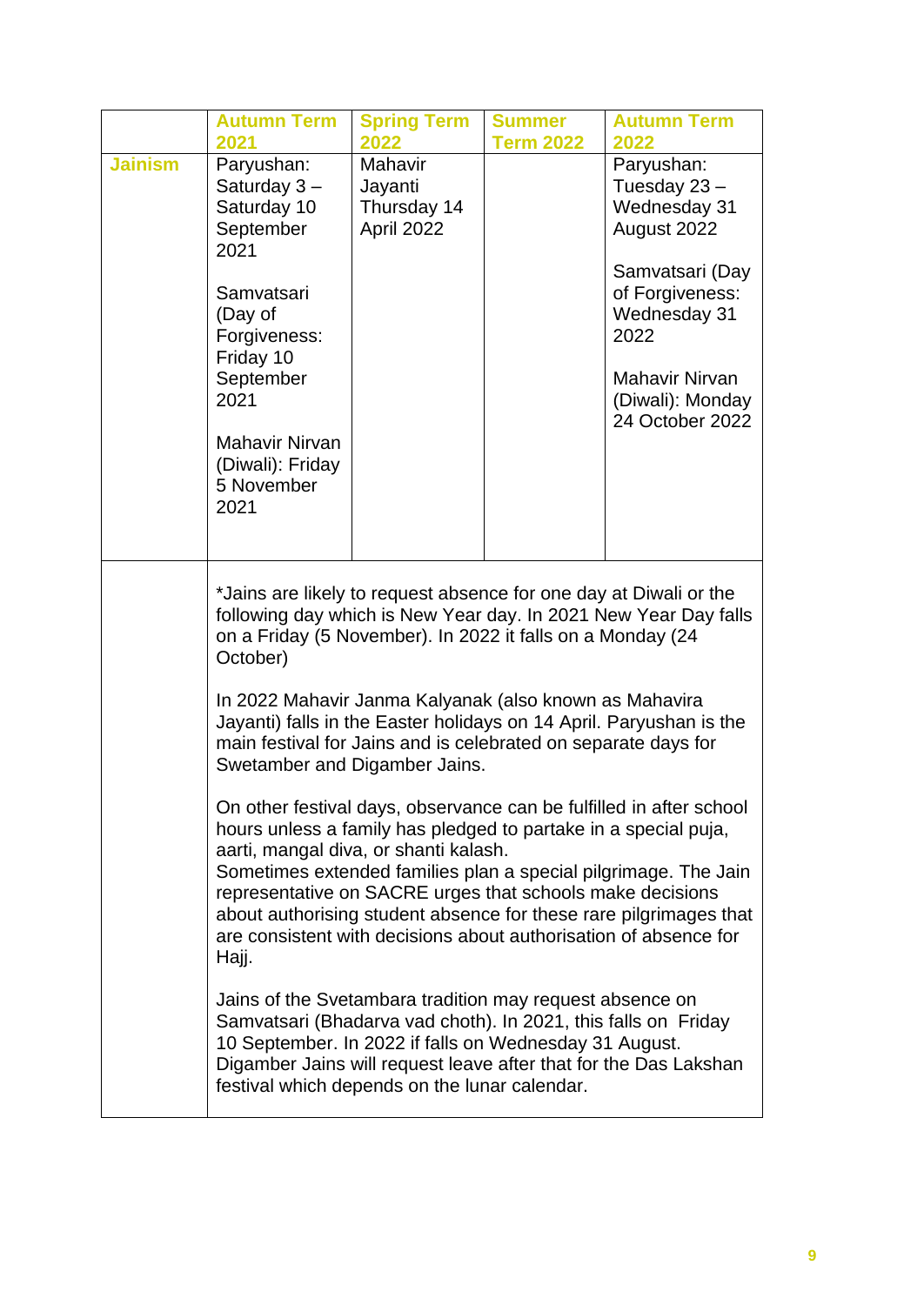|                | <b>Autumn Term</b><br>2021                                                                                                                                                                                                                                                                                                                                                                                                                                                              | <b>Spring Term</b><br>2022                                                                                                                                           | <b>Summer</b><br><b>Term 2022</b>                                                                                                                                                                                                                                                                                                                                                                                                                                                                                                                                                                          | <b>Autumn Term</b><br>2022                                                                                                                                                                                                                                                                                                                                                                                                  |
|----------------|-----------------------------------------------------------------------------------------------------------------------------------------------------------------------------------------------------------------------------------------------------------------------------------------------------------------------------------------------------------------------------------------------------------------------------------------------------------------------------------------|----------------------------------------------------------------------------------------------------------------------------------------------------------------------|------------------------------------------------------------------------------------------------------------------------------------------------------------------------------------------------------------------------------------------------------------------------------------------------------------------------------------------------------------------------------------------------------------------------------------------------------------------------------------------------------------------------------------------------------------------------------------------------------------|-----------------------------------------------------------------------------------------------------------------------------------------------------------------------------------------------------------------------------------------------------------------------------------------------------------------------------------------------------------------------------------------------------------------------------|
| <b>Judaism</b> | Rosh<br>Hashanah:<br><u>Tuesday 7 –</u><br><b>Wednesday 8</b><br><b>September</b><br><u>2021</u><br>Yom Kippur<br>(day of<br>Atonement):<br><b>Thursday 16</b><br><b>September</b><br>2021<br><b>Sukkot</b><br>(Tabernacles)<br>8 day festival,<br>4 days of<br>obligation:<br>Tuesday 21<br>and<br><b>Wednesday</b><br>22<br>September;<br><b>Tuesday 28</b><br>and<br><b>Wednesday</b><br>29 September<br>2021<br>Chanukah<br>Monday 29<br>November -<br>Monday 6<br>December<br>2021 | Pesach<br>(Passover)<br>8 day festival,<br>4 days of<br>obligation.<br>Saturday 16<br>and <b>Sunday</b><br>17April and<br>Friday 22 and<br>Saturday 23<br>April 2022 | Shavuot<br>(Festival of<br>Weeks)<br><u>Sunday 5-</u><br><b>Monday June</b><br><u> 2022.</u>                                                                                                                                                                                                                                                                                                                                                                                                                                                                                                               | Rosh<br>Hashanah:<br>Monday 26-<br><b>Tuesday</b><br>27September<br>2022<br>Yom Kippur<br>(day of<br>Atonement):<br><b>Monday 5</b><br><b>September</b><br>2022<br><b>Sukkot</b><br>(Tabernacles) 8<br>day festival, 4<br>days of<br>obligation:<br><b>Monday 10 and</b><br><b>Tuesday 11</b><br>October;<br><b>Saturday 15</b><br>and Sunday<br>16October<br>2022<br>Chanukah<br>Monday 19 -<br>Monday 26<br>December 2022 |
|                | would need to be absent from school.                                                                                                                                                                                                                                                                                                                                                                                                                                                    |                                                                                                                                                                      | Days needing leave of absence are in bold and underlined. Our<br>local Jewish representatives advises that as Rosh Hashanah and<br>Sukkot fall on weekdays in 2021, children will need leave of<br>in the Easter holidays but the second day of obligation for<br>Shavuot (6 June 2021) falls on a Monday when observant Jews<br>Jewish law prohibits work on the Sabbath and certain festivals.<br>The traditional Jewish interpretation of work includes any kind of<br>creative activity, such as writing, operating equipment, such as<br>computers and telephones, and traveling, other than on foot. | absence. The days of obligation for Pesach (16-17 April 2022) fall<br>Attending classes and taking examinations are classified as work.                                                                                                                                                                                                                                                                                     |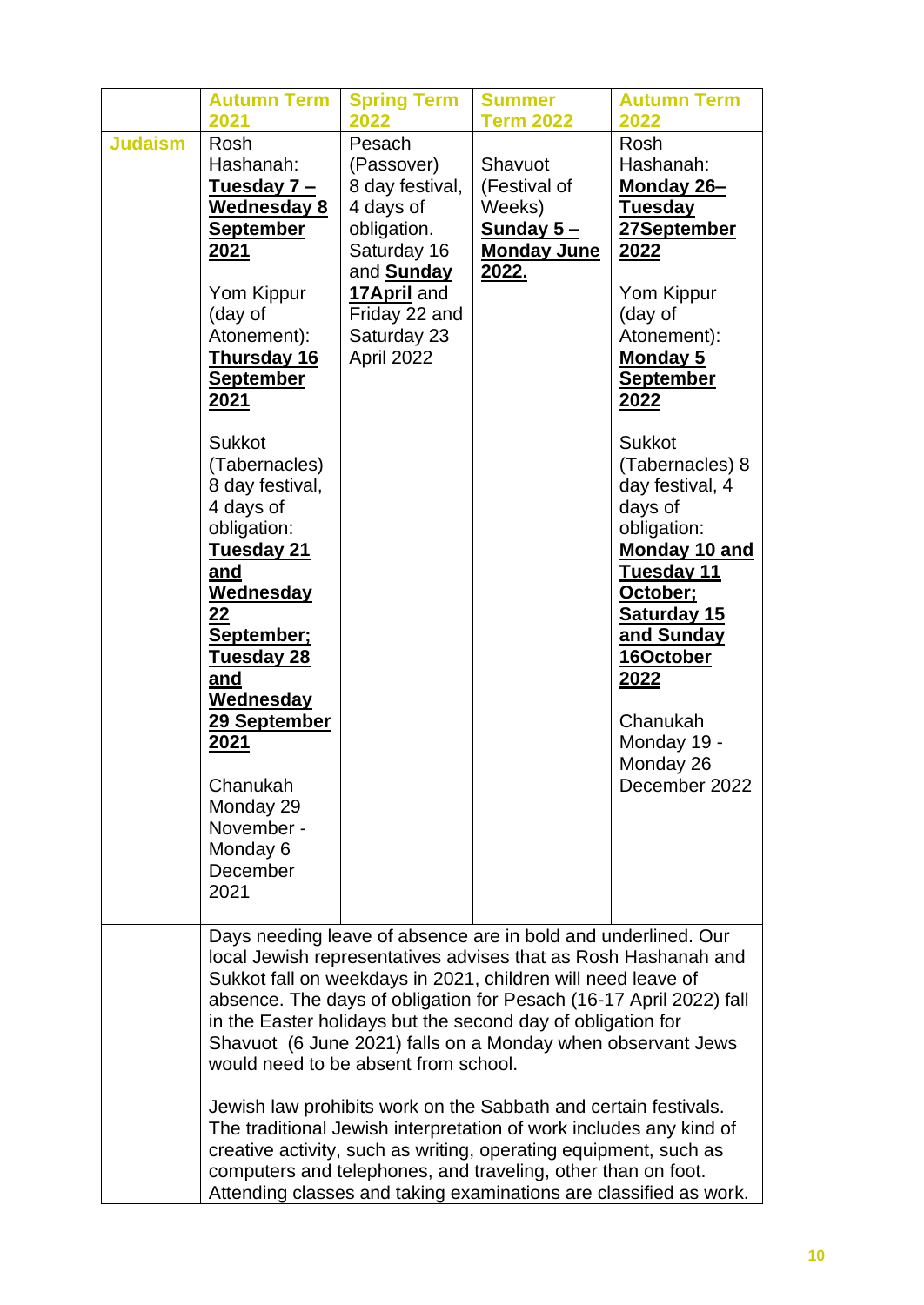| There is no provision in Jewish law for a dispensation to be given<br>from these religious obligations. However, levels of observance<br>vary between families.                                                                                                                                                                       |
|---------------------------------------------------------------------------------------------------------------------------------------------------------------------------------------------------------------------------------------------------------------------------------------------------------------------------------------|
| The Board of Deputies of British Jews publishes a Jewish Holiday<br>Calendar indicating those days on which obligations and<br>restrictions similar to Shabbat apply. In some years of the Jewish<br>calendar, this will amount to more than 3 days on which Jews are<br>obliged to be absent from school, because work is forbidden. |

|                | <b>Autumn Term</b><br>2021                                                                                                                                            | <b>Spring Term</b><br>2022                                                                                                                                                                                 | <b>Summer</b><br><b>Term 2022</b> | <b>Autumn Term</b><br>2022                                             |  |  |
|----------------|-----------------------------------------------------------------------------------------------------------------------------------------------------------------------|------------------------------------------------------------------------------------------------------------------------------------------------------------------------------------------------------------|-----------------------------------|------------------------------------------------------------------------|--|--|
| <b>Sikhism</b> | Freedom Day<br>(Bandi Chhor<br>Divas):<br>Thursday 4<br>November<br>2021                                                                                              |                                                                                                                                                                                                            |                                   | Freedom Day<br>(Bandi Chhor<br>Divas):<br>Thursday 24<br>November 2022 |  |  |
|                | In 2022 dates corresponding to the Nanakshahi calendar are:<br>Birthday of Guru Gobind Singh: Wednesday 5 January 2022.<br>Vaisakhi: 13 April 2022 (Easter holidays). |                                                                                                                                                                                                            |                                   |                                                                        |  |  |
|                |                                                                                                                                                                       | Other key Sikh festivals, although falling on school days, would not<br>require pupils to be absent for a whole school day, because they<br>can perform their religious observance before or after school: |                                   |                                                                        |  |  |
|                | Guru Nanak Jayanti (Birthday of Guru Nanak): Friday 19<br>November 2021 and Tuesday 8 November 2022.                                                                  |                                                                                                                                                                                                            |                                   |                                                                        |  |  |

|                       | <b>Autumn</b><br><b>Term 2021</b> | <b>Spring Term</b><br>2022                                                          | <b>Summer Term   Autumn Term</b><br>2022 | 2022 |
|-----------------------|-----------------------------------|-------------------------------------------------------------------------------------|------------------------------------------|------|
| <b>Zoroastrianism</b> |                                   | Jamsheedi<br><b>NoRuz</b><br>(Zoroastrian<br>New Year):<br>Monday 21<br>March 2022. |                                          |      |
|                       |                                   | <b>Khordad Sal</b><br>(Birth<br>anniversary of                                      |                                          |      |